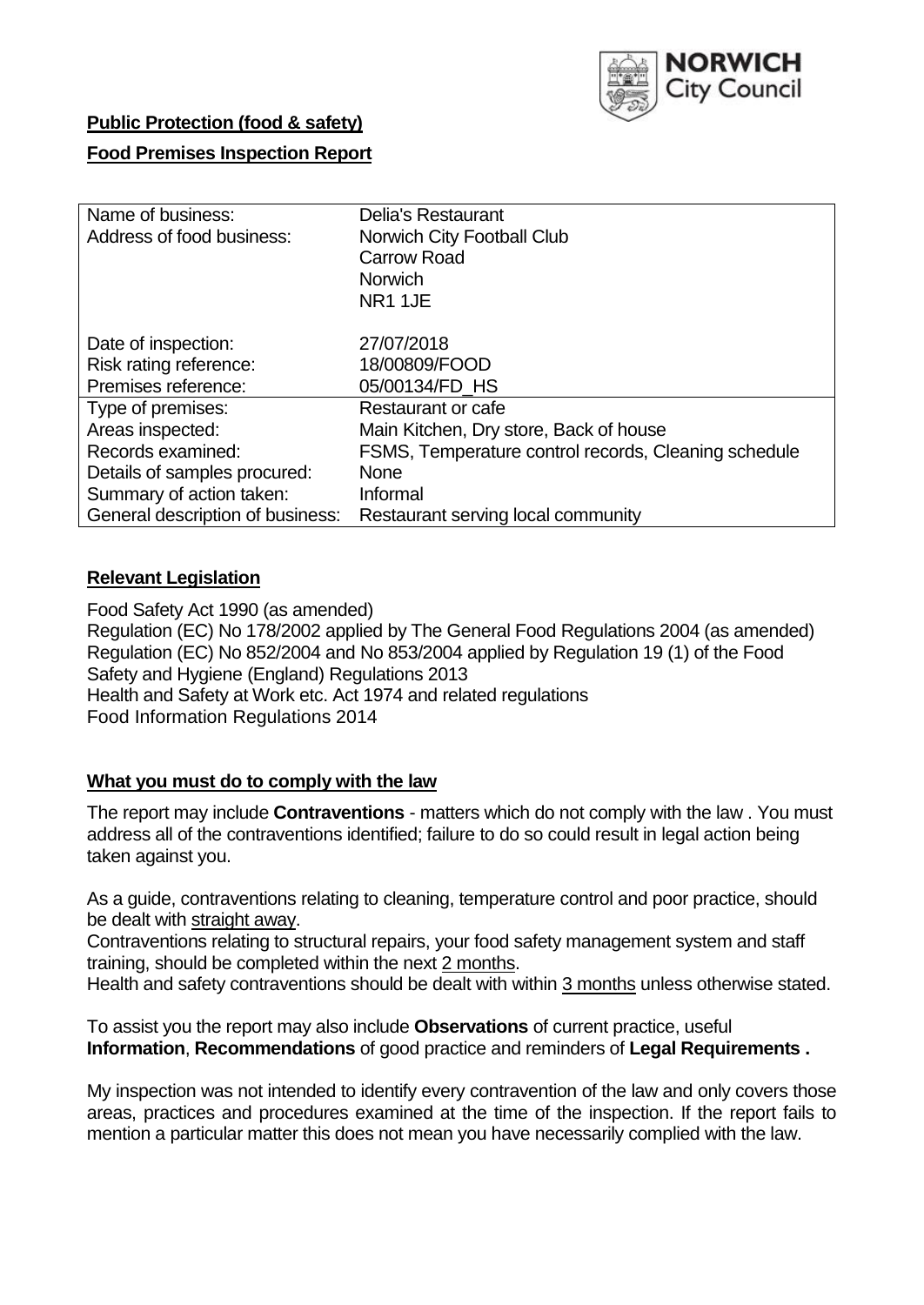# **FOOD SAFETY**

## **How we calculate your Food Hygiene Rating:**

The food safety section has been divided into the three areas which you are scored against for the hygiene rating: 1. food hygiene and safety procedures, 2. structural requirements and 3. confidence in management/control procedures. Each section begins with a summary of what was observed and the score you have been given. Details of how these scores combine to produce your overall food hygiene rating are shown in the table.

| <b>Compliance Area</b>                     |          |    |                | <b>You Score</b> |           |    |           |    |                |  |  |
|--------------------------------------------|----------|----|----------------|------------------|-----------|----|-----------|----|----------------|--|--|
| Food Hygiene and Safety                    |          |    |                | $\Omega$         | 5         | 10 | 15        | 20 | 25             |  |  |
| <b>Structure and Cleaning</b>              |          |    | $\overline{0}$ | 5                | 10        | 15 | 20        | 25 |                |  |  |
| Confidence in management & control systems |          |    | $\overline{0}$ | 5                | 10        | 15 | 20        | 30 |                |  |  |
|                                            |          |    |                |                  |           |    |           |    |                |  |  |
| <b>Your Total score</b>                    | $0 - 15$ | 20 | $25 - 30$      |                  | $35 - 40$ |    | $45 - 50$ |    | > 50           |  |  |
| Your Worst score                           | 5        | 10 | 10             |                  | 15        |    | 20        |    |                |  |  |
|                                            |          |    |                |                  |           |    |           |    |                |  |  |
| <b>Your Rating is</b>                      | 5        | 4. | 3              |                  | 2         |    |           |    | $\overline{0}$ |  |  |

Your Food Hygiene Rating is 5 - a very good standard



# **1. Food Hygiene and Safety**

Food hygiene standards are high. You demonstrated a very good standard of compliance with legal requirements. You have safe food handling practices and procedures and all the necessary control measures to prevent cross-contamination are in place. Some minor contraventions require your attention. **(Score 5)**

## Contamination risks

**Contravention** The following exposed food to the general risk of cross-contamination with bacteria or allergens or its physical contamination with dirt or foreign objects:

• some chopping boards were badly scored and need replacing

**Observation** Contamination risks were controlled

**Observation** I was pleased you could demonstrate effective E.coli 0157 control through the complete separation of raw and ready-to-eat food, the correct use of wash-hand basins and thorough hand washing, having dedicated equipment (including complex equipment) for raw and ready-to-eat foods, through 2-stage cleaning and the correct use of sanitisers, and by controlling the risks posed by soily vegetables.

**Observation** Observation I was pleased to see that you had dedicated work surfaces/areas for different food preparation i.e raw meat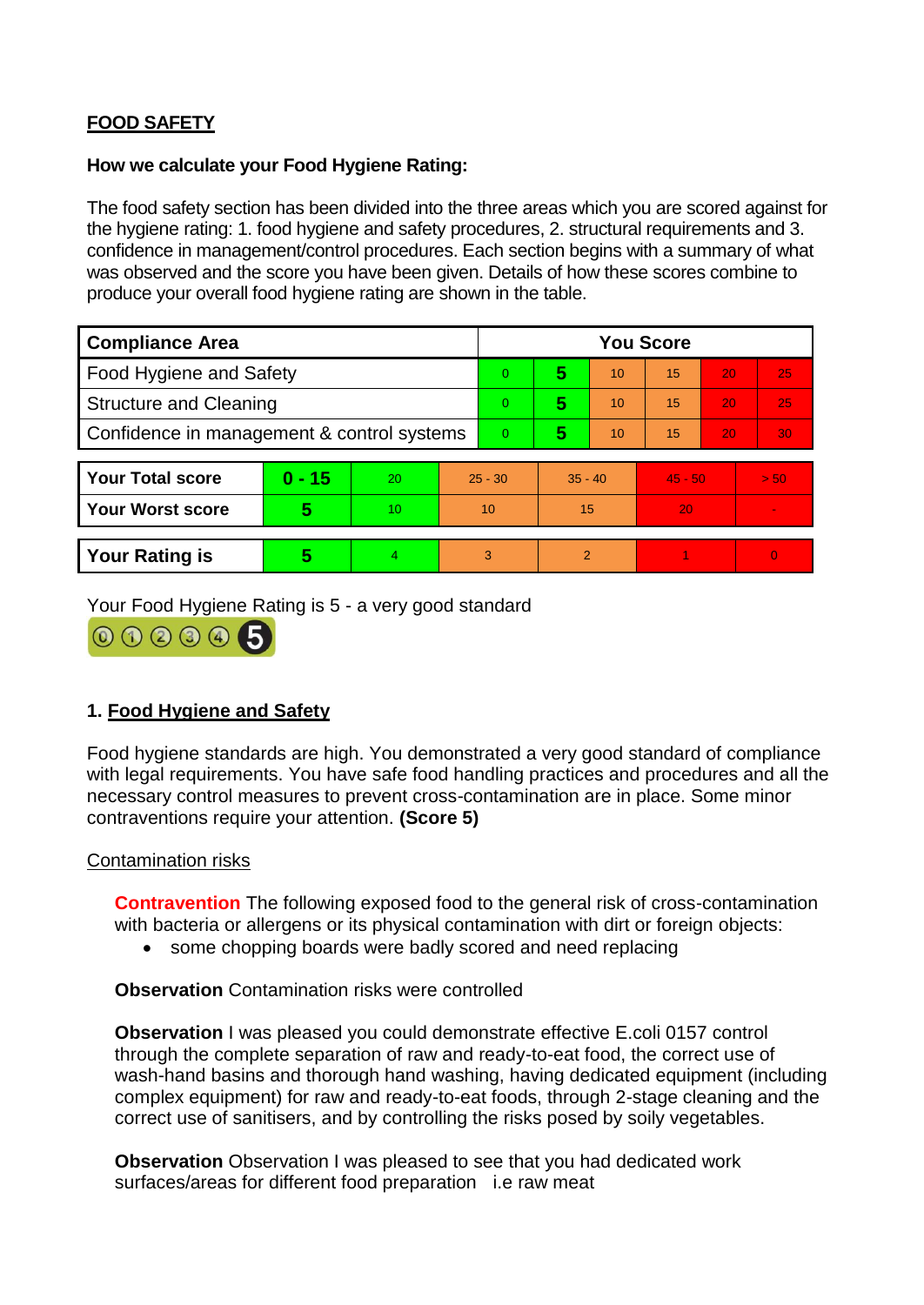### Hand-washing

**Observation** Hand washing was managed well and wash-hand basins were well stocked with hand cleaning material.

### Personal Hygiene

**Observation** I was pleased to see that standards of personal hygiene were high.

### Temperature Control

**Observation** I was pleased to see you were able to limit bacterial growth and/or survival by applying appropriate temperature controls at points critical to food safety and that you were diligently monitoring temperatures.

## **2. Structure and Cleaning**

The structure facilities and standard of cleaning and maintenance are all of a good standard and only minor repairs and/or improvements are required. Pest control and waste disposal provisions are adequate. The minor contraventions require your attention. **(Score 5)**

## Cleaning of Structure

**Observation** The kitchen had been well maintained and the standard of cleaning was exceptionally high.

#### Cleaning Chemicals / Materials / Equipment and Methods

**Observation** I was pleased to see that the premises was kept clean and that your cleaning materials, methods and equipment were able to minimise the spread of harmful bacteria between surfaces.

#### Maintenance

**Contravention** The following items had not been suitably maintained and must be repaired or replaced:

damaged and cracking lino flooring in places to main kitchen and dry store

#### Facilities and Structural provision

**Observation** I was pleased to see the premises had been well maintained and that adequate facilities had been provided.